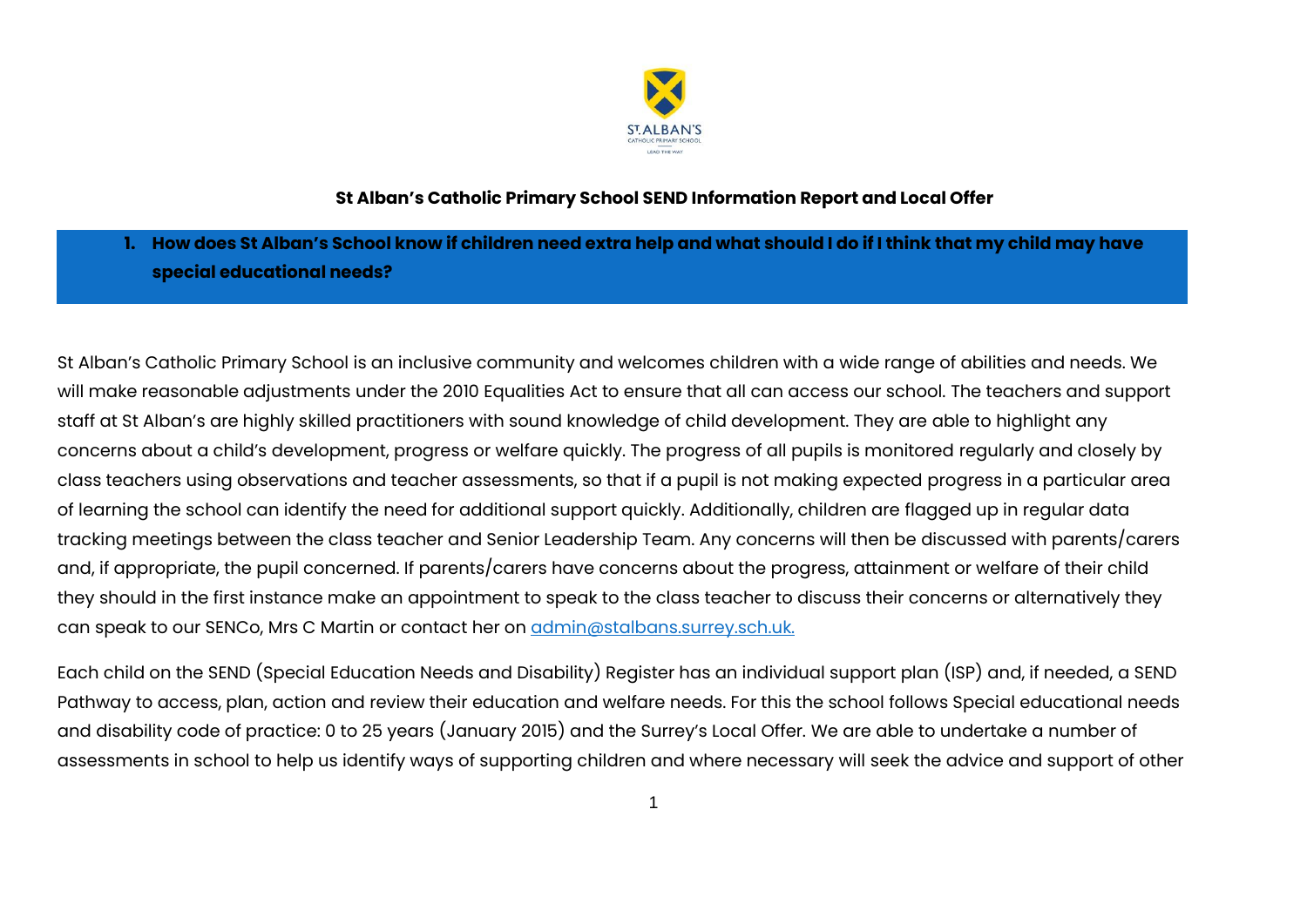agencies. Early Help Assessments can used to identify additional needs. This helps us to identify services which might benefit and support a family, assessing a child's additional needs and deciding how these can be met. An action plan is then drawn up by the school in association with parent/carer and other agencies.

### 2. **How will the school staff support my child?**

Supported by our St Alban's school values, we use a person centred approach to SEND, so that all SEND approaches focus on the individual child and their needs and how best to meet them. Once a child has been identified as needing additional support, the class teacher works with the SENCo to draw up an Individual Support Plan which outlines support, strategies, expected outcomes and provision. These plans include the length of the provision, frequency of provision and who is providing it. This is passed onto the parent/carer who can discuss it with the class teacher and/ or SENCo. The child's ISP sets individual targets which they progress is monitored against termly. These are used to identify next steps and the need for further or different support. All the intervention programmes we use are tried and tested and known to support children to make increased progress. Each provision in the school is monitored for effectiveness and suitability for the child who is receiving it. Each provision is evaluated and reviewed to ensure that it is having the expected impact for each child. At St Alban's, we work closely with our governing body.

The governing body are responsible for monitoring the effectiveness of the provisions in place for pupils identified with SEND and they receive a report from the SENCo on the progress of pupils with SEND. The named governor, Polly Narcissi meets with the SENCo and monitors SEND provision within the school. You can contact her via the school office.

3. **How will the curriculum be matched to my child's needs?**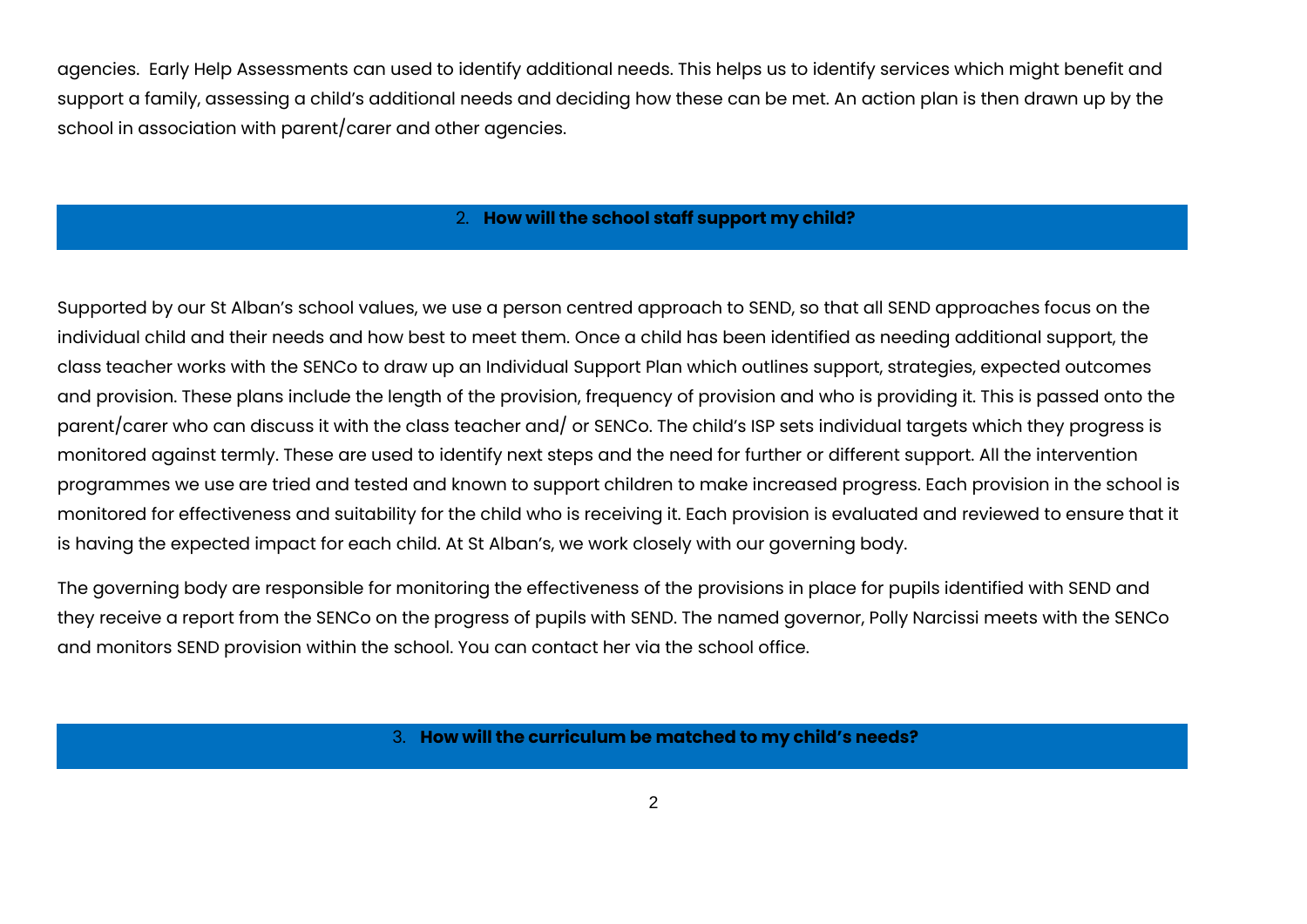Supported by our St Alban's school values, we use a person centred approach to SEND, so that all SEND approaches focus on the individual child and their needs and how best to meet them. Once a child has been identified as needing additional support, the class teacher works with the SENCo to draw up an Individual Support Plan which outlines support, strategies, expected outcomes and provision. These plans include the length of the provision, frequency of provision and who is providing it. This is passed onto the parent/carer who can discuss it with the class teacher and/ or SENCo. The child's ISP sets individual targets which they progress is monitored against termly. These are used to identify next steps and the need for further or different support. All the intervention programmes we use are tried and tested and known to support children to make increased progress. Each provision in the school is monitored for effectiveness and suitability for the child who is receiving it. Each provision is evaluated and reviewed to ensure that it is having the expected impact for each child. At St Alban's, we work closely with our governing body.

The governing body are responsible for monitoring the effectiveness of the provisions in place for pupils identified with SEND and they receive a report from the SENCo on the progress of pupils with SEND. The named governor, Alison Ebert meets with the SENCo and monitors SEND provision within the school. You can contact her via the school office.

### 4. **How will both you and I know how my child is doing and how will you help me to support my child's learning?**

At St Alban's, we place great emphasis on involving parents/carers in their child's learning and see this as the key to a successful education. We feel that this can only effectively take place if communication is embedded. Parents/carers are invited to termly parents' meetings to discuss the support that the school is providing and how they can help their child at home. At these meetings we talk about your child's progress and share ideas about how we can work together to help them do even better. The child's achievements and attainment are shared at this meeting and targets and outcomes are jointly agreed. If your child has an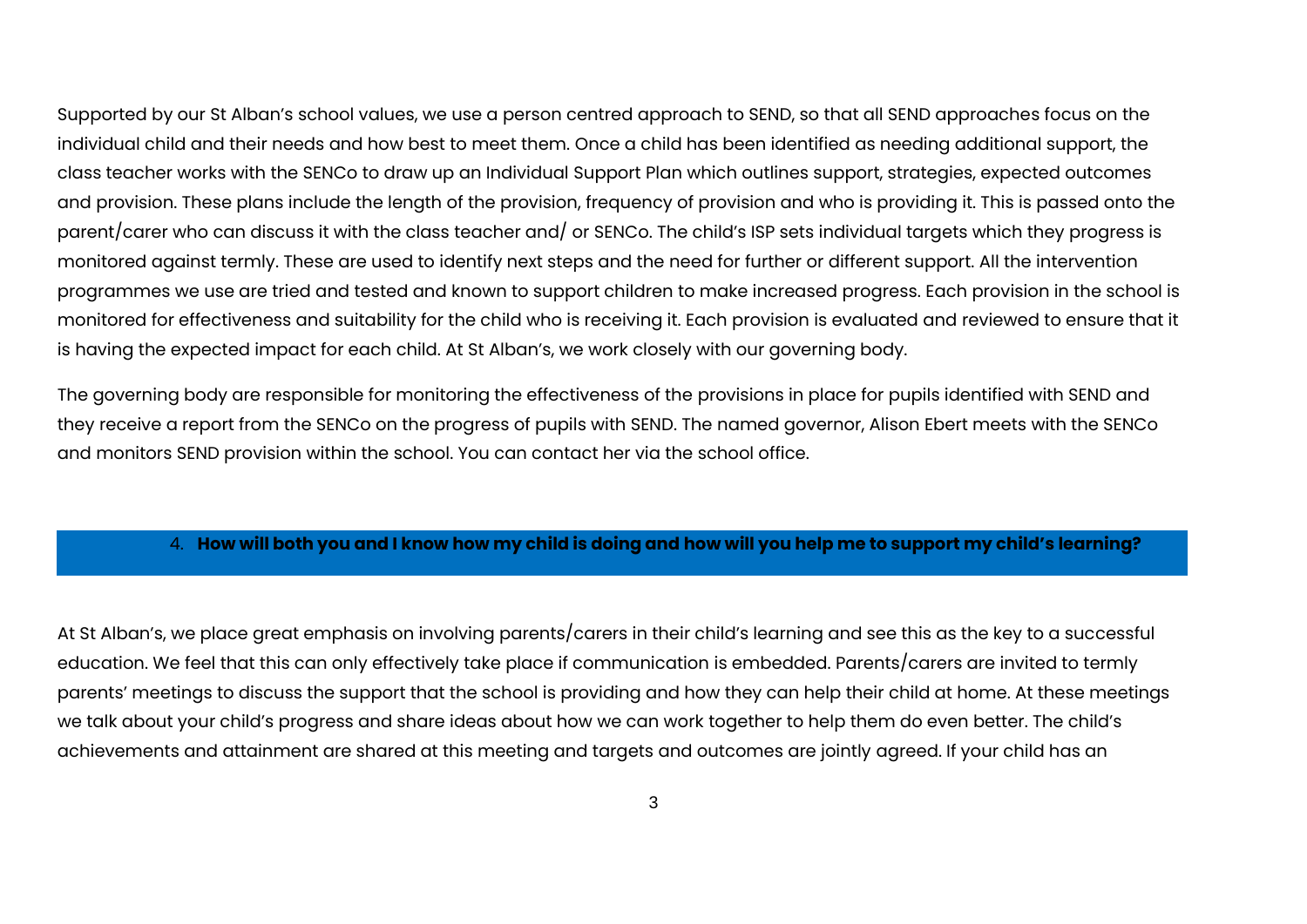'Individual Support Plan' this will be shared with you at this meeting, though you are, of course, welcome to discuss your child's progress or any concerns you have at any time. All children with an EHCP have an annual review each year to review their progress and set new annual targets. We have very strong links with outside agencies and pride ourselves in taking a multi-agency approach. It is important that the complexities of children with SEND are discussed by a range of educational professionals and plans are draw up together with parents/carers to support them and ensure that the children's needs are being met.

### **5.What support will there be for my child's overall well-being**

At St Alban's, we believe good self-esteem is crucial to a child's wellbeing. We have a highly committed, caring and understanding team of staff. We aim to ensure that all pupils are motivated and encouraged to develop physically, socially, intellectually, and emotionally by providing a broad and balanced Personal, Social, Health and Economic (PHSE) curriculum that aims to provide pupils with the knowledge, understanding and skills they need to enhance their emotional and social knowledge and well-being. We continue to adapt our systems and structures: curriculum, building, attitudes and values in order to make our school an inclusive and welcoming environment. We have a zero tolerance approach to bullying and peer-on-peer abuse in the school. We understand that that abuse is abuse and should never be tolerated or passed off as "banter", "just having a laugh" or "part of growing up". We address the causes of bullying as well as dealing with negative behaviours, to ensure all children feel safe and valued at our school. We employ a Counsellor 2 afternoons a week to work with pupils in need of emotional support. Medical Care Plans are drawn up and advice is sought when needed. Medication given at the school is closely monitored and logged to ensure that the school is administering the correct amount. A number of staff are First Aid trained, so that First Aid is always available.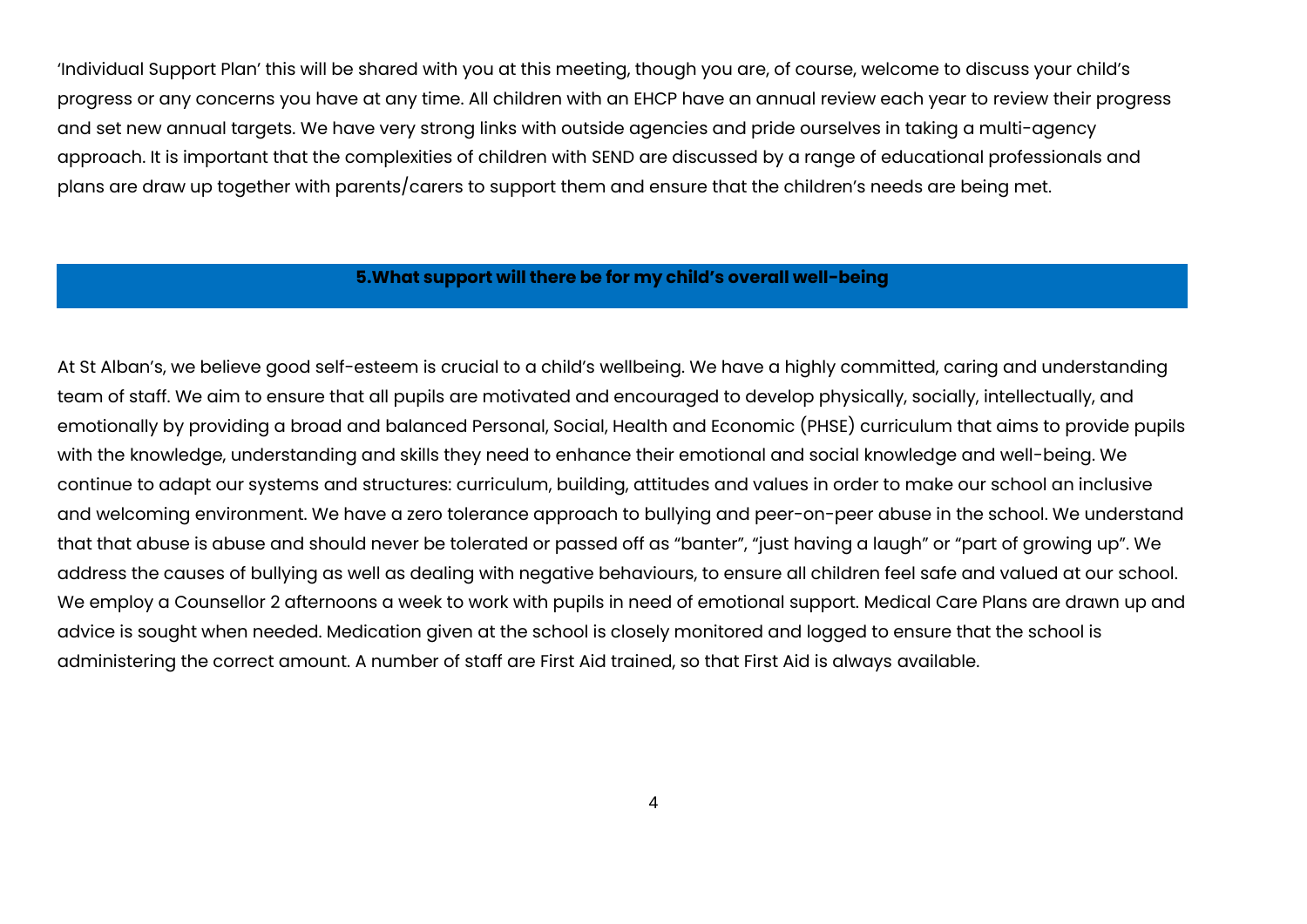Medical Care Plans are drawn up and advice is sought when needed. Medication given at the school is closely monitored and logged to ensure that the school is administering the correct amount. A number of staff are First Aid trained, so that First Aid is always available.

#### **6. What specialist services and expertise are available at or accessed by the school?**

Our SENCo is an experienced fully qualified teacher and as Deputy Head is a member of the SLT. She is supported by an experienced team of teachers and LSAs who work together to ensure that all children receive the support they need to achieve their full potential and enjoy learning, including children SEN needs in the areas of:

Communicating and interacting (CoIN) – for example, where children and young people have speech, language and communication difficulties which make it difficult for them to make sense of language or to understand how to communicate effectively and appropriately with others.

Cognition and learning (LAN) – for example, where children and young people learn at a slower pace than others their age, have difficulty in understanding parts of the curriculum, have difficulties with organisation and memory skills, or have a specific difficulty affecting one particular part of their learning performance such as in literacy or numeracy.

Social, emotional and mental health difficulties (SEMH) – for example, where children and young people have difficulty in managing their relationships with other people or if they behave in ways that may hinder their and other children's learning, or that have an impact on their health and wellbeing.

Sensory and/or physical needs – for example, children and young people with visual and/or hearing impairments, or a physical need that means they must have additional ongoing support and equipment.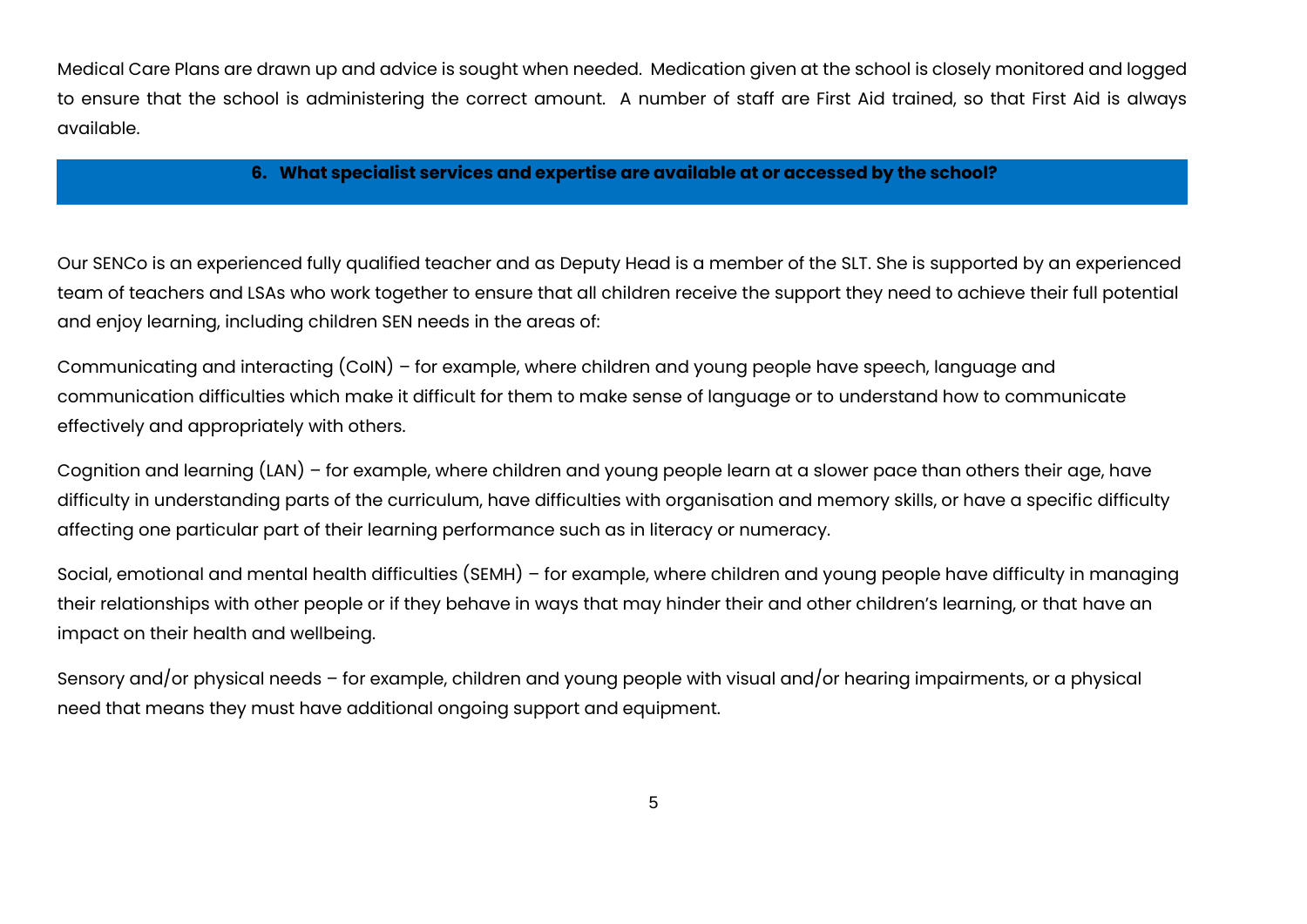As a school we work closely with outside agencies including:

1. Health – GPs, paediatricians, clinical psychologists, speech and language therapists, speech and language assistants, occupational therapists, school nurse and specialist nurses;

2. Education – educational psychologists, learning and literacy specialists and the outreach service from Linden Bridge Special School;

3. Emotional wellbeing – CAMHS, specialist behaviour teachers, education welfare officer, and School Counsellor

We use Early Help Assessments (EHA) and Team Around the Family (TAF)/ Team around the Child (TAC) meetings to support and facilitate multi-agency work. Through the use of the Surrey SEND Support Arrangements, we ensure a positive multi-agency approach for all children with SEND and are able to evaluate its impact, seeking additional support and funding where and when appropriate.

We work with the Surrey Virtual School and Children's Services to ensure that all Looked After Children and previous Looked After Children are given the appropriate support and care to help support their progress and engagement within learning.

### **7. What training are the staff supporting children and young people with SEND had or are having?**

At St Alban's, we pride ourselves on having well trained staff with expertise in SEND. We regard all teachers as teachers of SEND and see quality first teaching, including outstanding differentiation, as the key to high quality provision for children with SEND. Using this approach, we are able to support the learning of all children within inclusive classroom settings. We provide a wide range of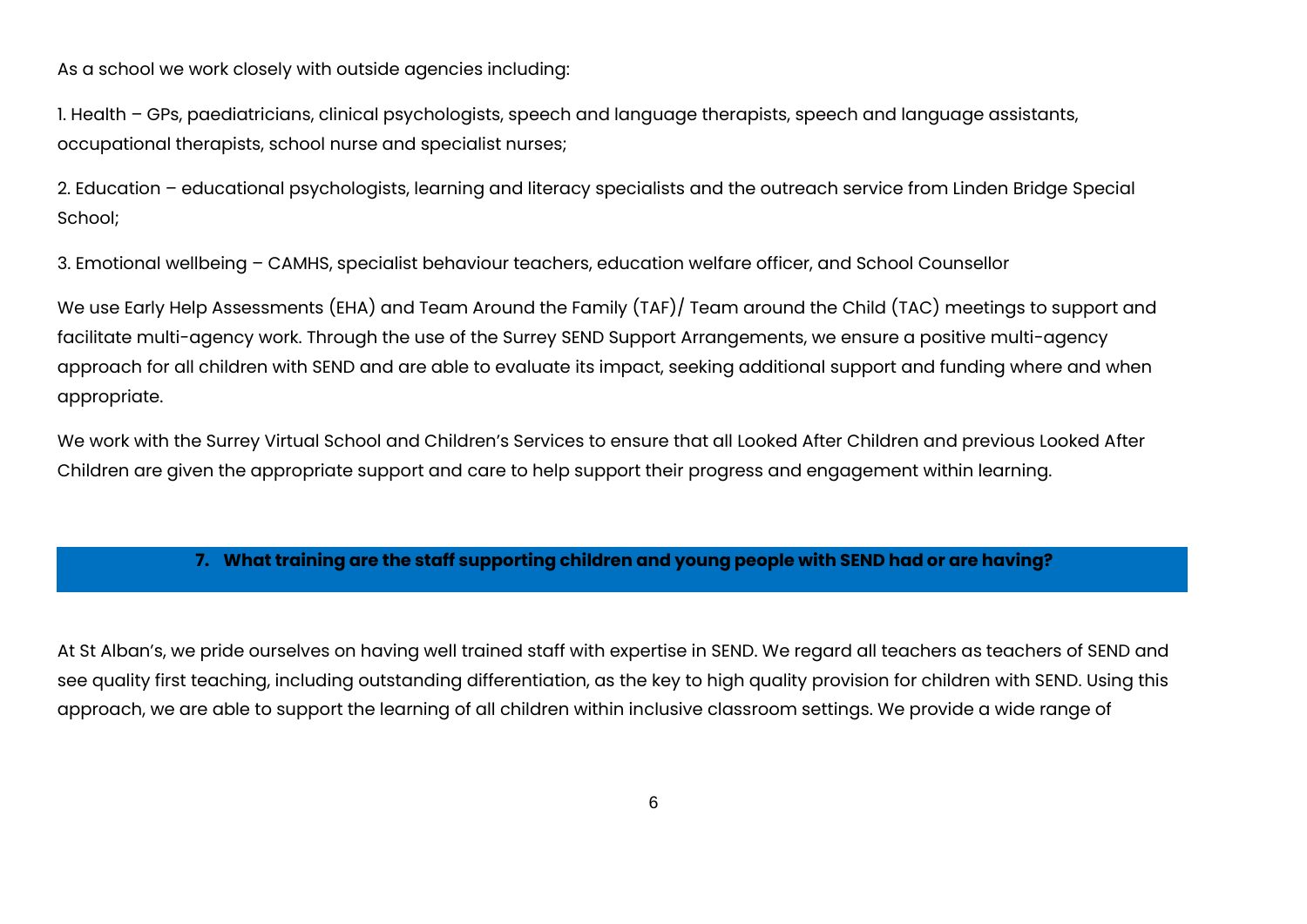different interventions to support pupils to make at least expected progress. These include both research based and specially developed intervention to meet individual needs and include:

- $\checkmark$  Precision teaching
- $\checkmark$  Speech and language therapy
- $\checkmark$  Colourful semantics
- $\checkmark$  Numicom
- $\checkmark$  Occupational therapy

Our training is constantly being updated and adapted according to the needs in the school. Recent training includes:

1. Precision teaching

- 2. Colourful semantics
- 3. Numicom

# **8. How will my child/young person be included in activities outside the classroom including school trips?**

We are a fully inclusive school, where all children are included in all parts of curriculum, including activities outside the classroom. Our aim is to include all children on educational visits. We have a range of provisions to support and promote this, including:

- $\checkmark$  extra support in order that we meet statutory required adult to child ratios on our trips when needed;
- $\checkmark$  one-to-one support, where necessary;
- $\checkmark$  funding can be accessed for families who might not afford the cost;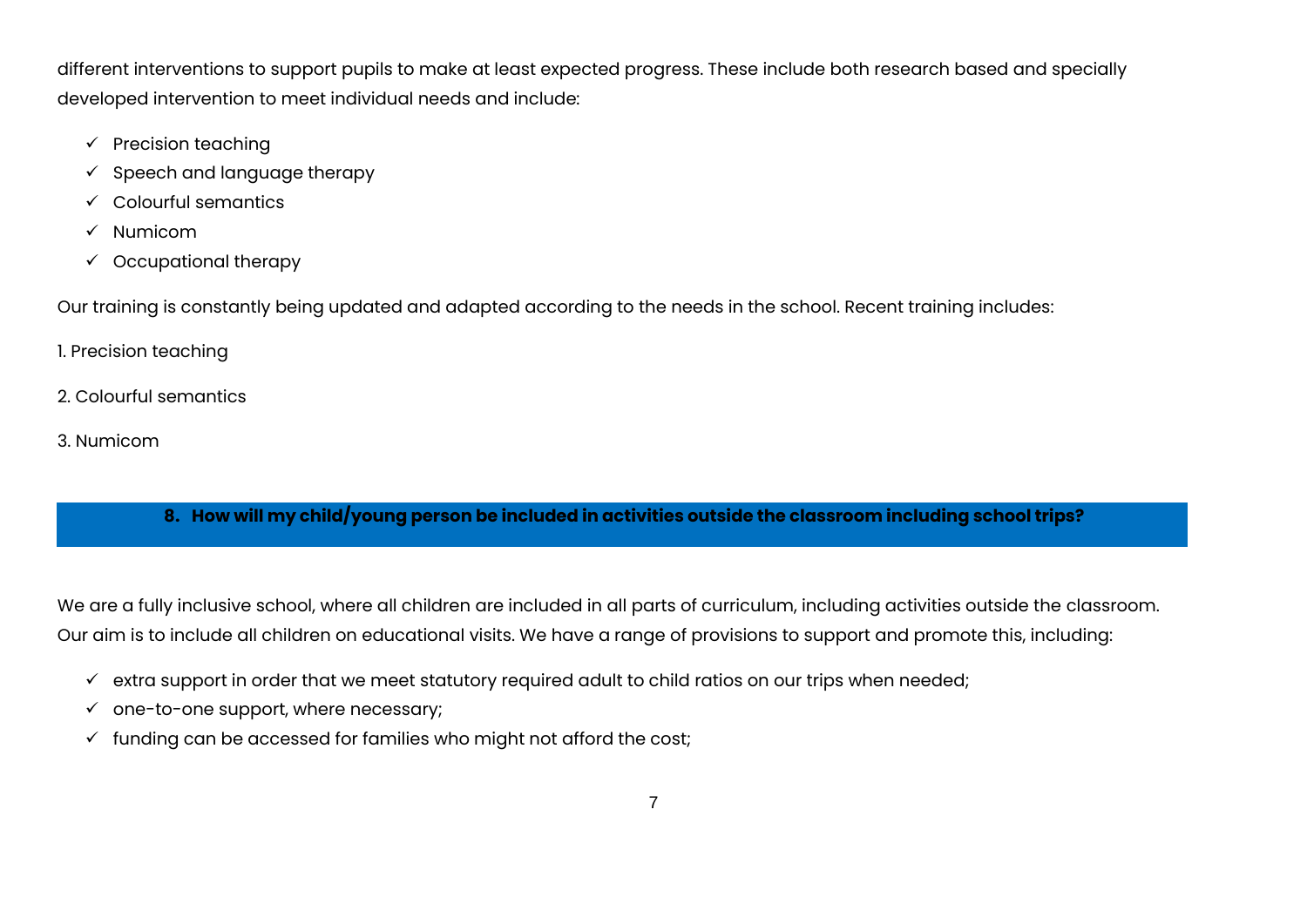$\checkmark$  working closely with parents to ensure we have all details about the child prior to an outing;

A risk assessment is carried out prior to any off site activity to ensure nobody's health and safety will be compromised. In the unlikely event that it is considered unsafe for a child to take part in an activity, then alternative activities which will cover the same curriculum areas will be provided in school.

### **9. How accessible is the school environment?**

St Alban's School has a mixture of older and more modern buildings. It is fully compliant with the 2010 Equality Act. Our facilities

include:

- Wheelchair access to the ground floor rooms;
- 2 toilets with disability access;
- The playground can be accessed via a slope.
- Automatic openers on some doors
- Wide doors and wide corridors for wheelchair access;
- The ability to reallocate classes so that children are on the ground floor of the building

Our Accessibility Plan is published on the school website.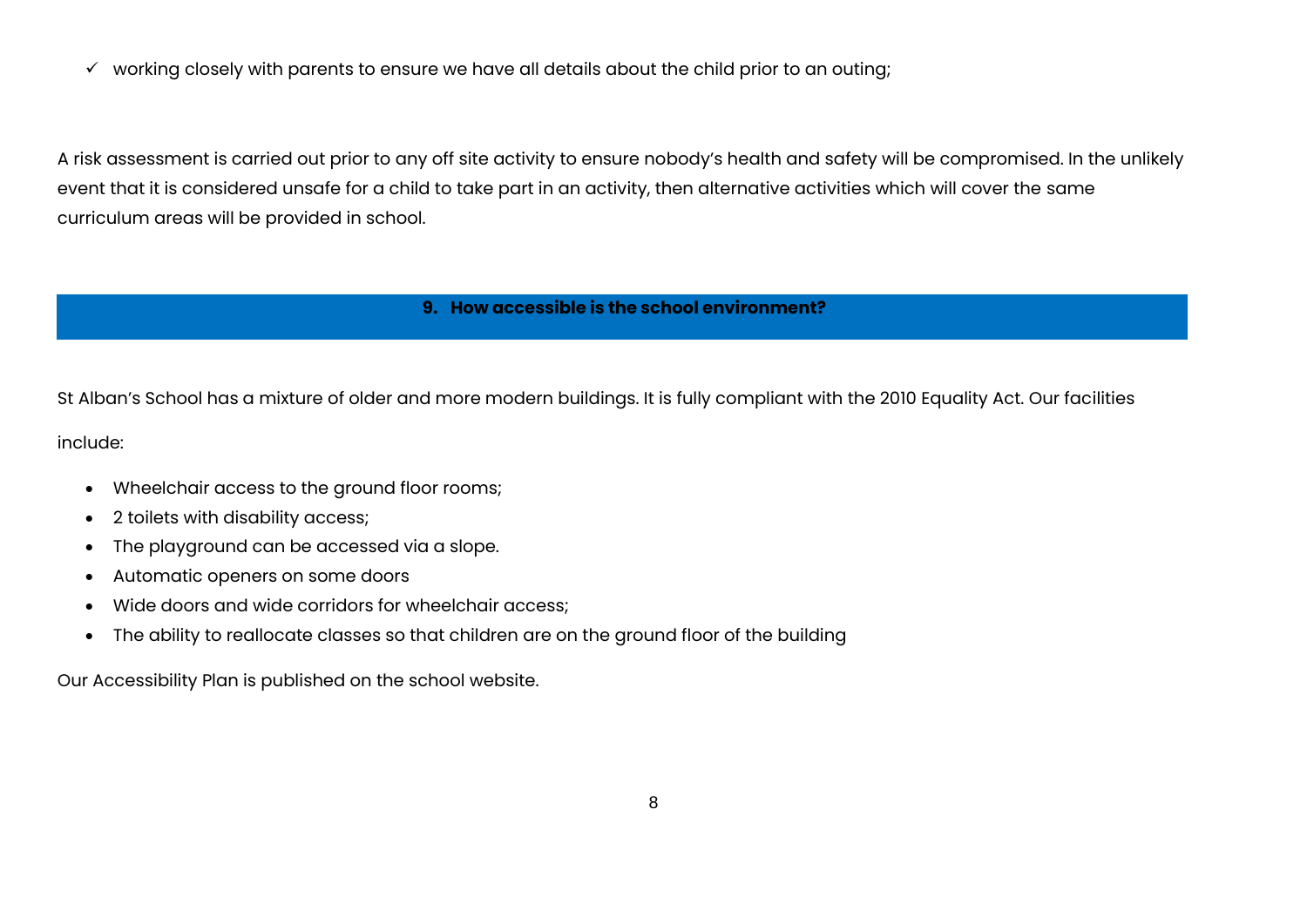We are a fully inclusive school which admits pupils with SEN and disabilities. Admission criteria for children with disabilities will follow the admissions policy agreed by the school's governing body. Meetings will be held with parents, children and specialists in order to plan admission and ensure that the facilities and resources are in place to enable the child to access the curriculum. Appropriate support and training will be provided for staff if necessary. We ensure that any child with a disability has access to our curriculum, making arrangements to move classrooms if necessary. Full disabled access is provided to the main area of the school in addition to disabled toilet facilities. St Alban's is an inclusive and supportive school enabling all pupils to have equal access to learning.

| 11. How will the school prepare and support my child to join school, transfer to a new school or the next stage of education and |
|----------------------------------------------------------------------------------------------------------------------------------|
| life?                                                                                                                            |

We encourage all new families to visit our school prior to starting. The parents of any child joining the school during the school year are invited to meet a member of the Senior Leadership Team, so any additional needs can be identified and planned for. Full and thorough transition meetings are held between our year 6 staff and secondary school destinations. During these meetings we share an overview of our learners who have SEN. 'What works well' is shared so that transition to the next phase is made as smoothly as possible. We discuss worries and give the children time to prepare for the change, providing information about the new setting and what to expect.

If a child with SEND joins St Alban's, where appropriate, we:

• visit the previous setting in order that we understand the full needs of any child;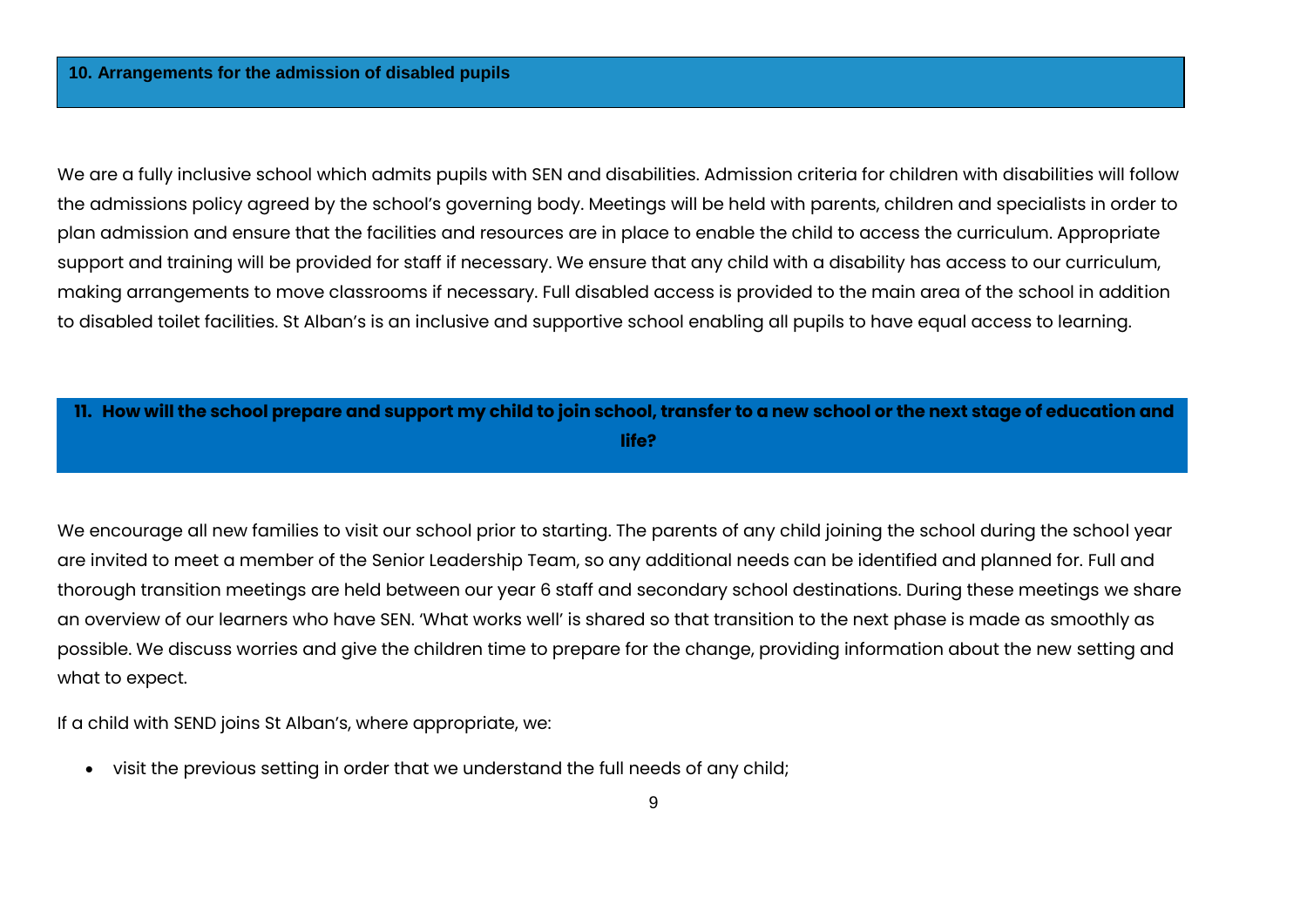- write a social story with the child, if transition is potentially difficult;
- involve multi-agency colleagues to be included in the process;
- invite the child to come in for parts of the school day;

Where we feel it would be beneficial for vulnerable children to receive additional support with transition, we arrange additional visits to their new schools, prior to the main induction day. When parents/carers have additional concerns regarding transfer, they are encouraged to contact the class teacher or SENCo during Years 5 and 6. If your child has a statement/ EHCP, the annual review in Year 5 will be used to discuss transfer to secondary school and the new school will be invited to attend in the Year 6 annual review.

### **12. How are the school's resources allocated and matched to children's special educational needs?**

At St Alban's, we place great importance and value on meeting a child's needs to the best of the school's ability with the funds available. We have a highly experienced team of LSAs who are funded from the SEND budget and deliver programmes designed to meet groups of children and individual's needs. The school uses the Surrey SEND Banding and 'The Right Provision at the Right Time' documents to support and evaluate decisions about the allocation of resources. These documents can be found on the Surrey Council Website. The St Alban's Individual Support Plan (ISP) includes costing information to enable detailed evaluation of the use of resources and evidences their impact.

**13. How is the decision made about what type and how much support my child will receive?**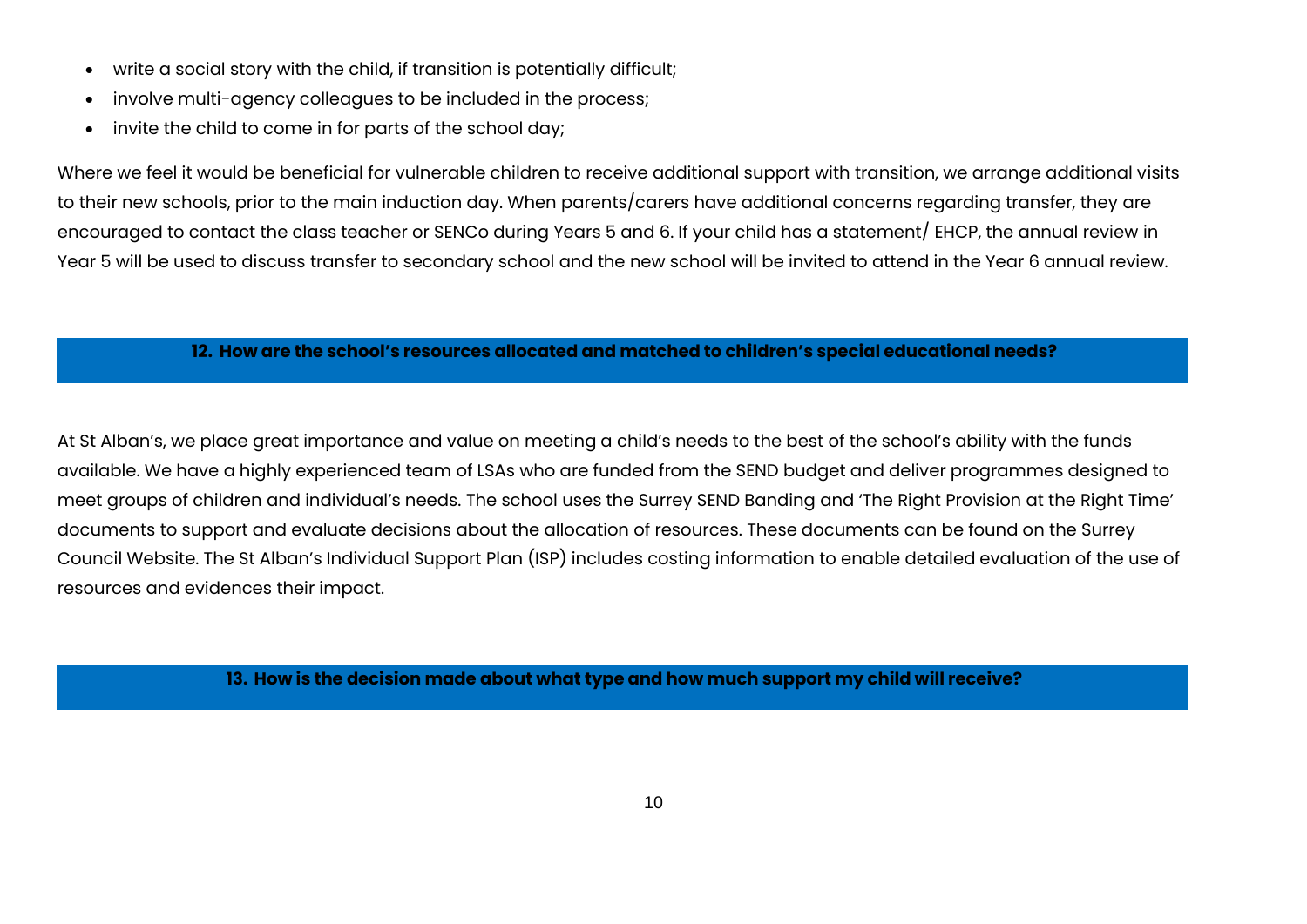At St Alban's, we believe that all children are entitled to good or better quality first teaching. The SENCo and class teachers work closely together to discuss each child's needs and what support would be beneficial for them. We work with a continuous cycle of to identify the best support for each child.



Different children need different levels of support in order to fulfil their potential and achieve their best. If necessary, advice about the best level of support is sought from outside bodies, such as the Educational Psychologist. Throughout this process, on-going discussions take place with parents/carers. Reviewing Individual Support Plan (ISP) outcomes termly and data tracking meetings ensure that children's targets are being met. We use these discussions to decide whether targets, strategies and provision needs to be adjusted. We value input from parents and children as part of this process.

# **14. How are parents involved in the school? How can I be involved?**

At St Alban's, we encourage parents /carers to get involved in their child's education. Some of the ways that you can get involved are: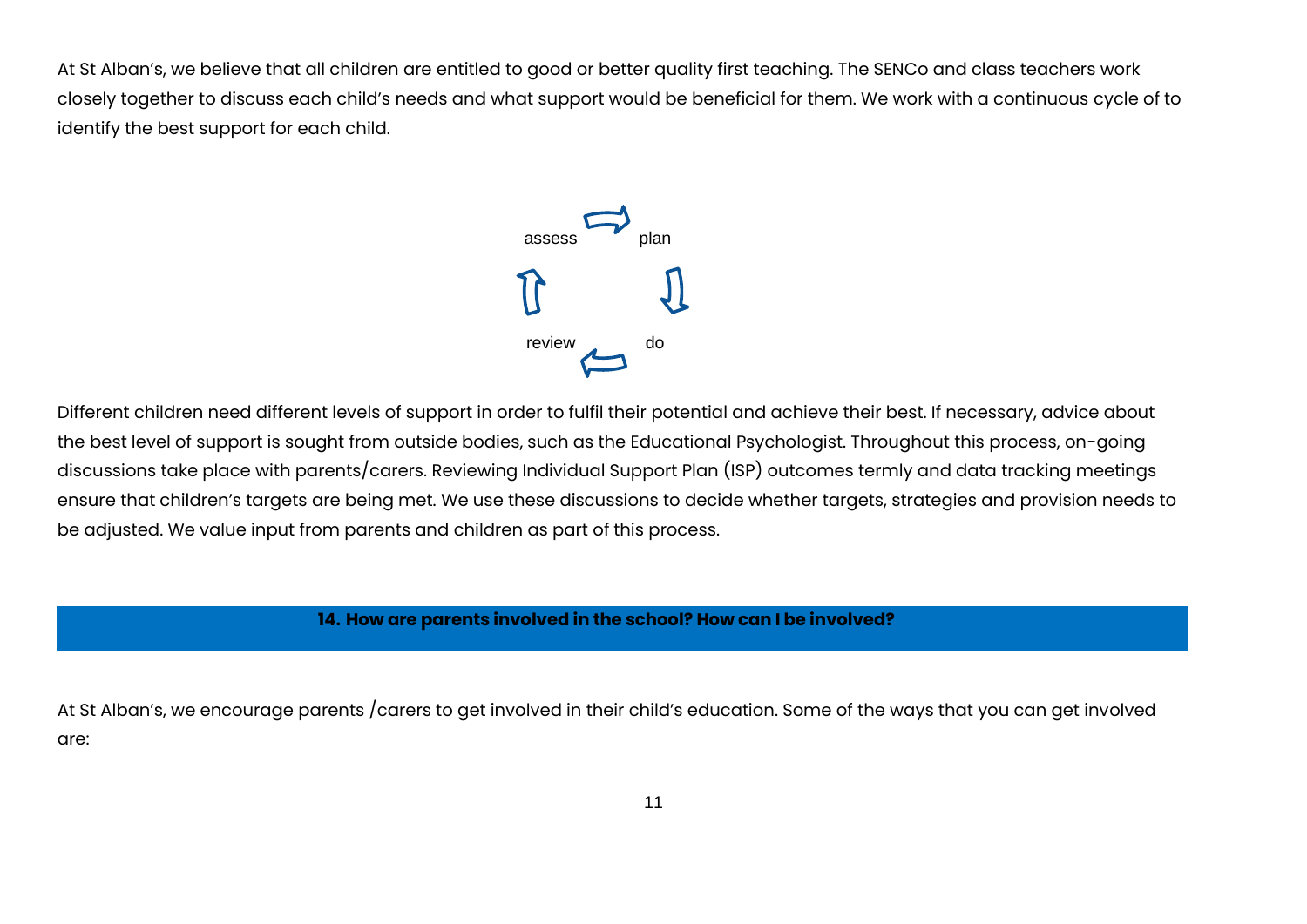- Hearing your child read and supporting them with their home learning
- coming to our open days and many other events for parents and other family members;
- attending class assemblies;
- joining St Alban's FOSA (Friends of St Alban's)
- attending St Alban's FOSA (Friends of St Alban's) meetings;
- attending St Alban's FOSA (Friends of St Alban's) events;
- attending parents' evenings;
- volunteer reading;
- attending Curriculum and Parent/Teacher Meetings;

## **15. Who can I contact for further information?**

Ways to get in touch with the school are:

- $\checkmark$  talk to your child's class teacher;
- $\checkmark$  contact the school office to make an appointment with SENCO or another member of the Senior Leadership Team; If needed, we can signpost parents to a wide range of agencies to gain additional support.
- $\checkmark$  For example,
- $\checkmark$  Surrey Family Support Services;
- $\checkmark$  Home School Link Worker
- $\checkmark$  Surrey Young Carers;
- Child and Adolescent Mental Health Service;
- $\checkmark$  Jigsaw bereavement;